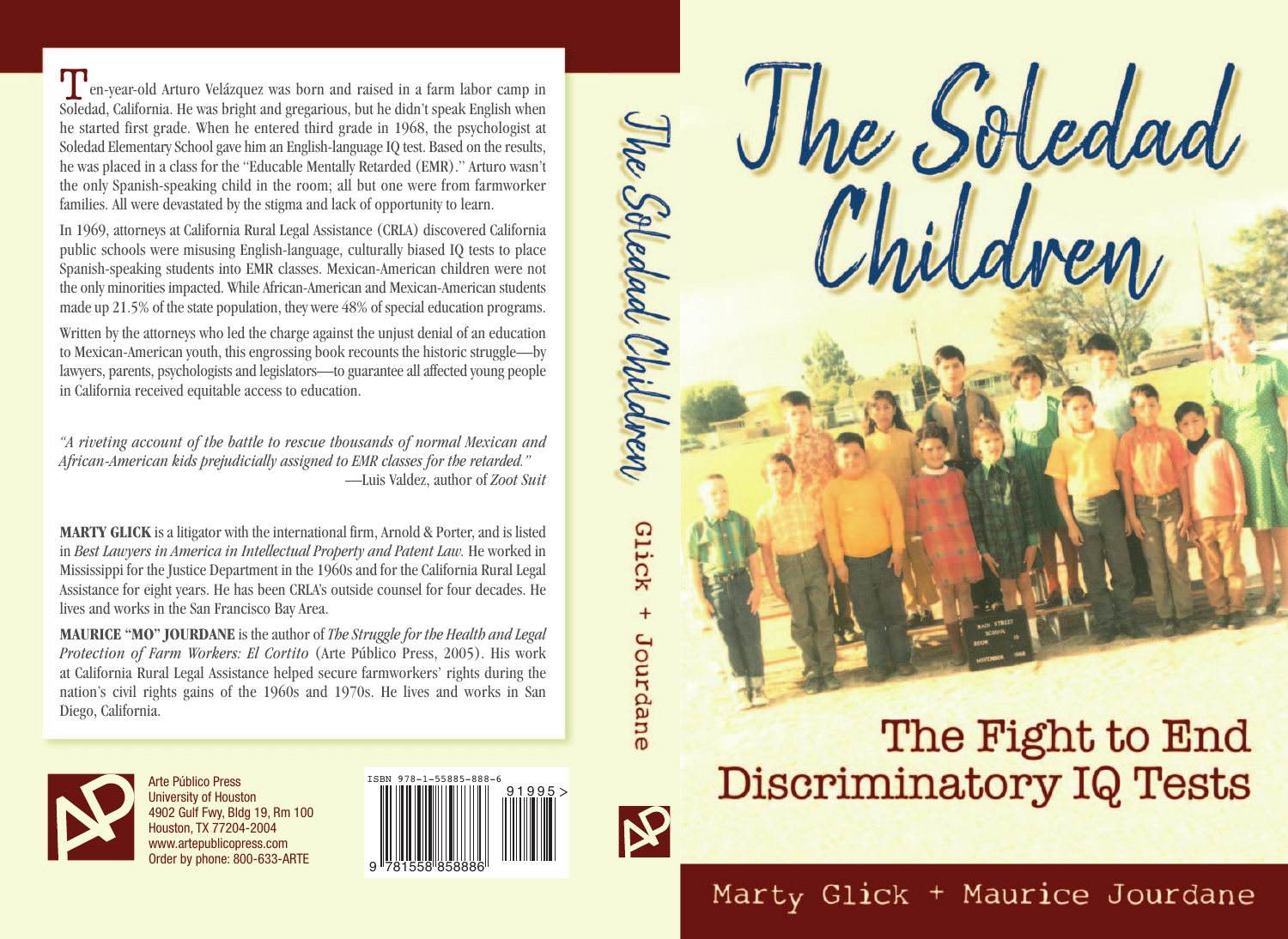T he Soledad Children

# The Fight to End Discriminatory IQ Tests

Marty Glick + Maurice Jourdane

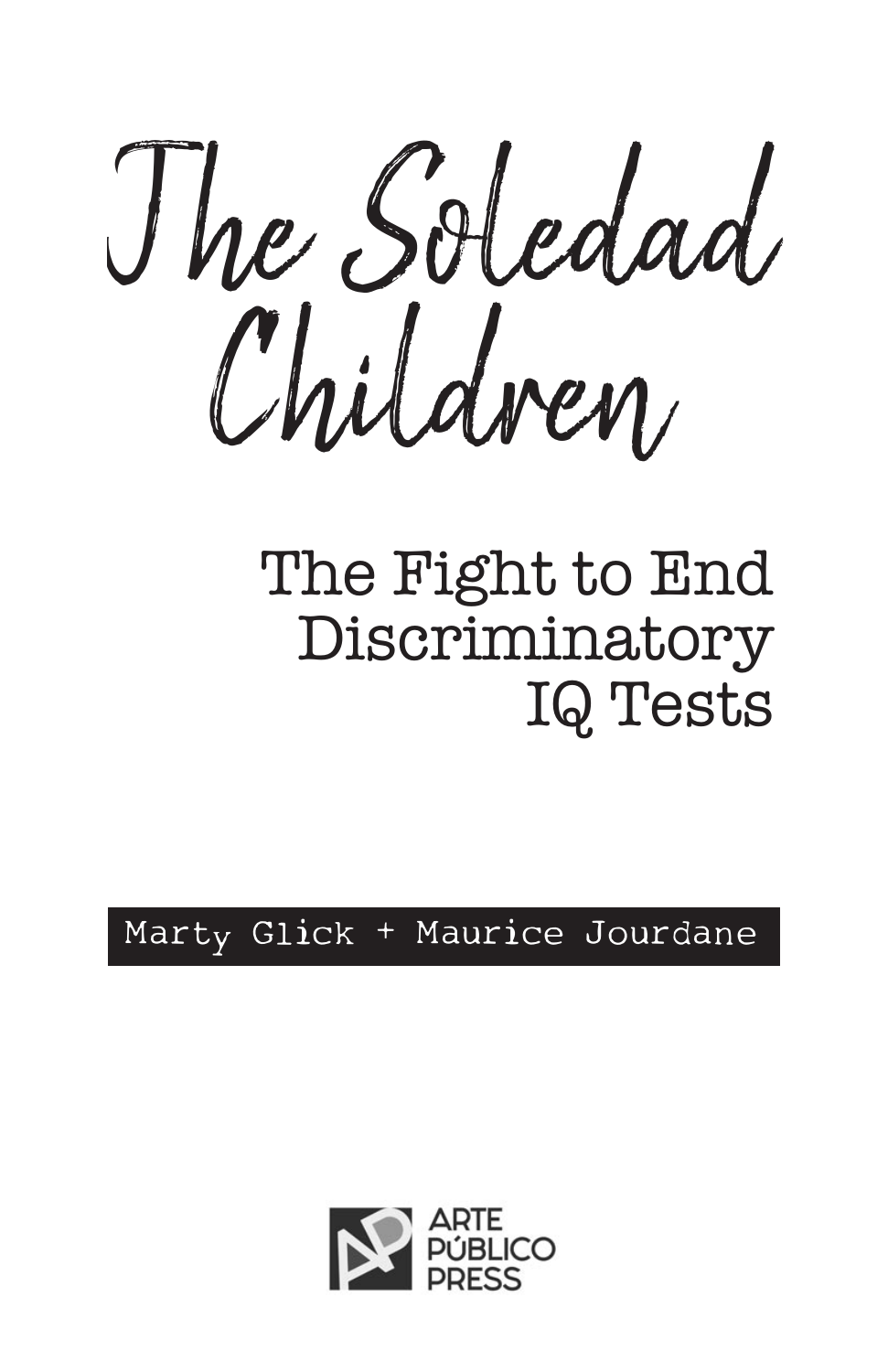Arte Público Press University of Houston 4902 Gulf Fwy, Bldg 19, Rm 100 Houston, Texas 77204-2004

Cover design by Mora Des!gn

Names: Glick, Marty, author. | Jourdane, Maurice, author.

- Title: The Soledad children : the fight to end discriminatory IQ tests / by Marty Glick and Maurice Jourdane.
- Description: Houston, Texas : Arte Publico Press, 2019. | Summary: "Ten-year-old Arturo Velazquez was born and raised in a farm labor camp in Soledad, California. He was bright and gregarious, but he didn't speak English when he started first grade. When he entered third grade in 1968, the psychologist at Soledad Elementary School gave him an Englishlanguage IQ test. Based on the results, he was placed in a class for the "Educable Mentally Retarded (EMR)." Arturo wasn't the only Spanish-speaking child in the room; all but one were from farmworker families. All were devastated by the stigma and lack of opportunity to learn. In 1969, attorneys at California Rural Legal Assistance (CRLA) discovered California public schools were misusing English-language, culturally biased IQ tests, by asking questions like "Who wrote Romeo and Juliet?" to place Spanish-speaking students into EMR classes. Additionally, Mexican-American children were not the only minorities impacted. While African-American and Mexican-American students made up 21.5% of the state population, they were 48% of special education programs! Written by two of the attorneys who led the charge against the unjust denial of an education to Mexican-American youth, The Soledad Children: The Fight to End Discriminatory IQ Tests recounts the history of both the CRLA and the class-action suit filed in 1970, Diana v. the State Board of Education, on behalf of 13,000 Hispanic kids already placed in EMR classes and another 100,000 at risk of being relegated to a virtual purgatory. From securing removal from EMR classes for the misplaced to ensuring revised, appropriate testing for students throughout the state, this engrossing book recounts the historic struggle-by lawyers, parents, psychologists and legislators-to guarantee all affected young people in California received equitable access to education"—Provided by publisher.
- Identifiers: LCCN 2019028871 (print) | LCCN 2019028872 (ebook) | ISBN 9781558858886 (paperback) | ISBN 9781518505874 (epub) | ISBN 9781518505881 (kindle edition) | ISBN 9781518505898 (adobe pdf)
- Subjects: LCSH: California. State Board of Education,—Trials, litigation, etc. | Special education—Law and legislation—California—Soledad—History—20th century—Cases. | Intelligence tests—Law and legislation—California—Soledad—History—20th century—Cases. | Educational tests and measurements—Law and legislation— California—Soledad—History—20th century | Discrimination in education—Law and legislation—California—Soledad—History—20th century—Cases. | Mexican American children—Legal status, laws, etc.—California—Soledad—History—20th century— Cases. | California Rural Legal Assistance Foundation.

Classification: LCC KF228.D498 G55 2019 (print) | LCC KF228.D498 (ebook) | DDC 344.73/0798—dc23

LC record available at https://lccn.loc.gov/2019028871

LC ebook record available at https://lccn.loc.gov/2019028872

 $\otimes$  The paper used in this publication meets the requirements of the American National Standard for Information Sciences—Permanence of Paper for Printed Library Materials, ANSI Z39.48-1984.

> © 2019 by Marty Glick and Maurice Jourdane Printed in the United States of America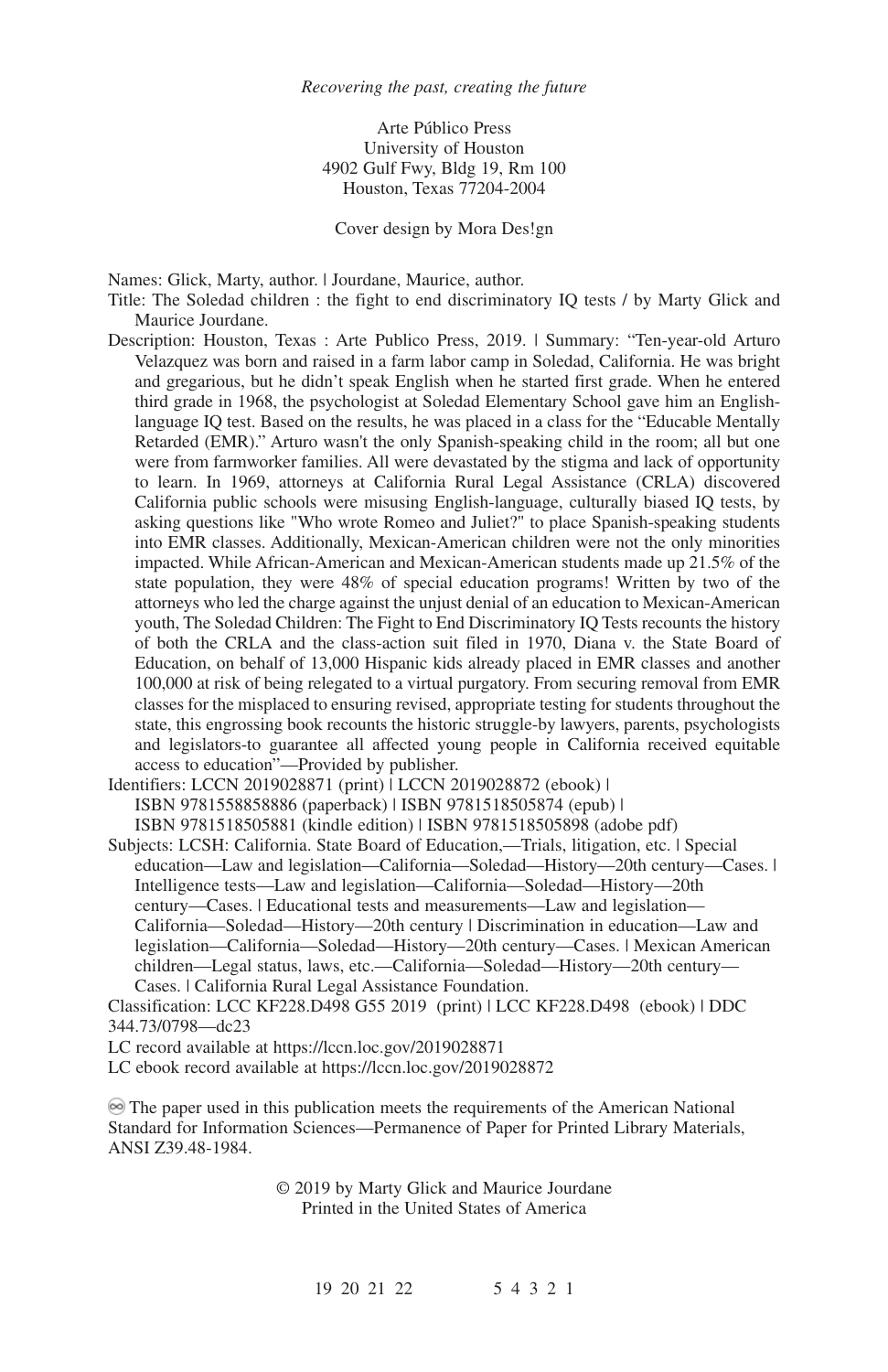*To the determined and fearless parents of Arturo, Diana, Manuel Jr., María, Ramón, Margarita, Armando, Rachel and Ernesto—The Soledad Children.*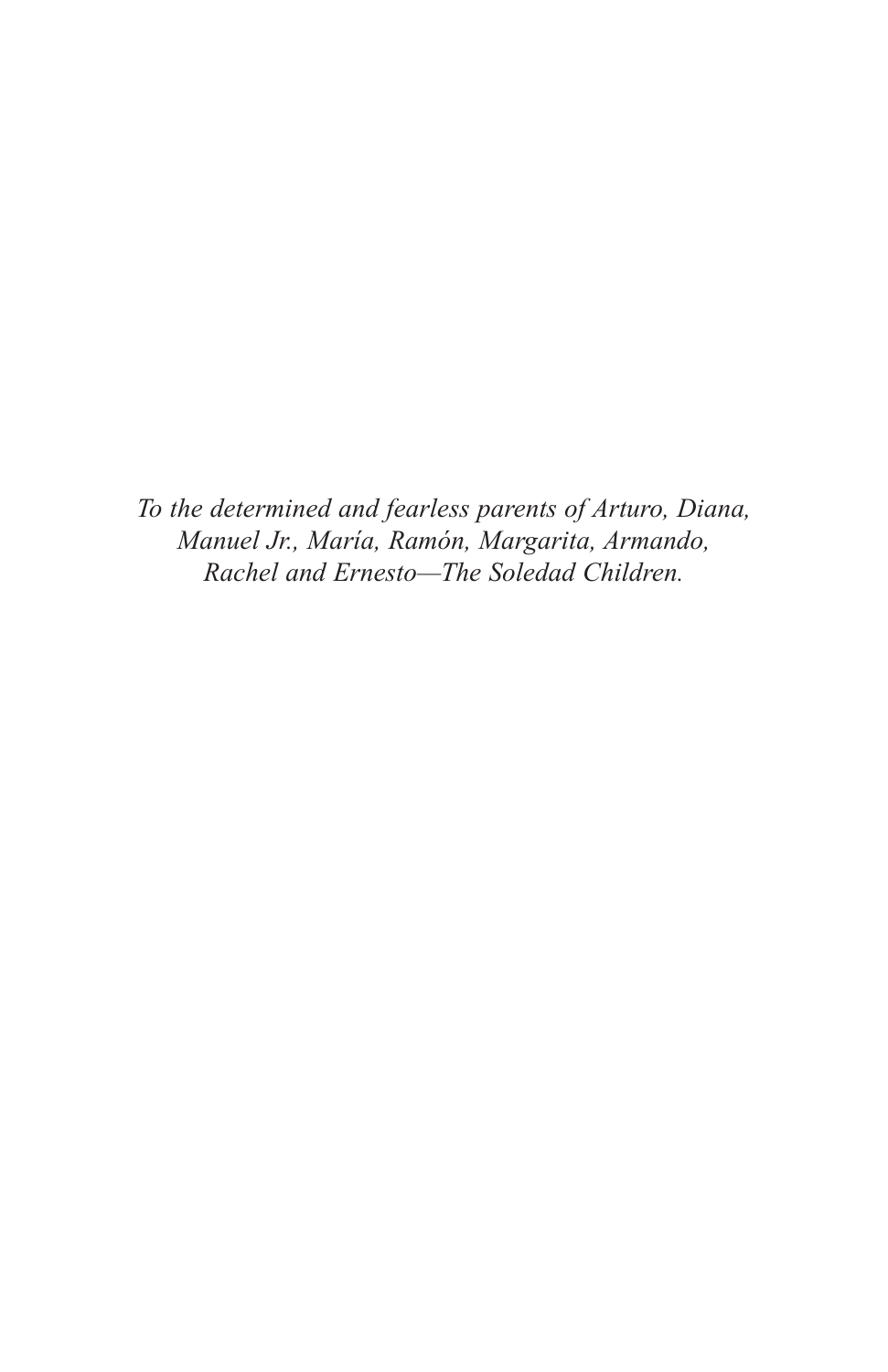# **TABLE OF CONTENTS**

Acknowledgements xi Author's Note xiii Prologue xv

#### **PART ONE**

1964–1966 Beginning and Organizing

| Chapter 1 |  |
|-----------|--|
| Chapter 2 |  |
| Chapter 3 |  |
| Chapter 4 |  |

#### **PART TWO**

1966–1969 The Salinas Office

| Chapter 5 |  |
|-----------|--|
| Chapter 6 |  |
| Chapter 7 |  |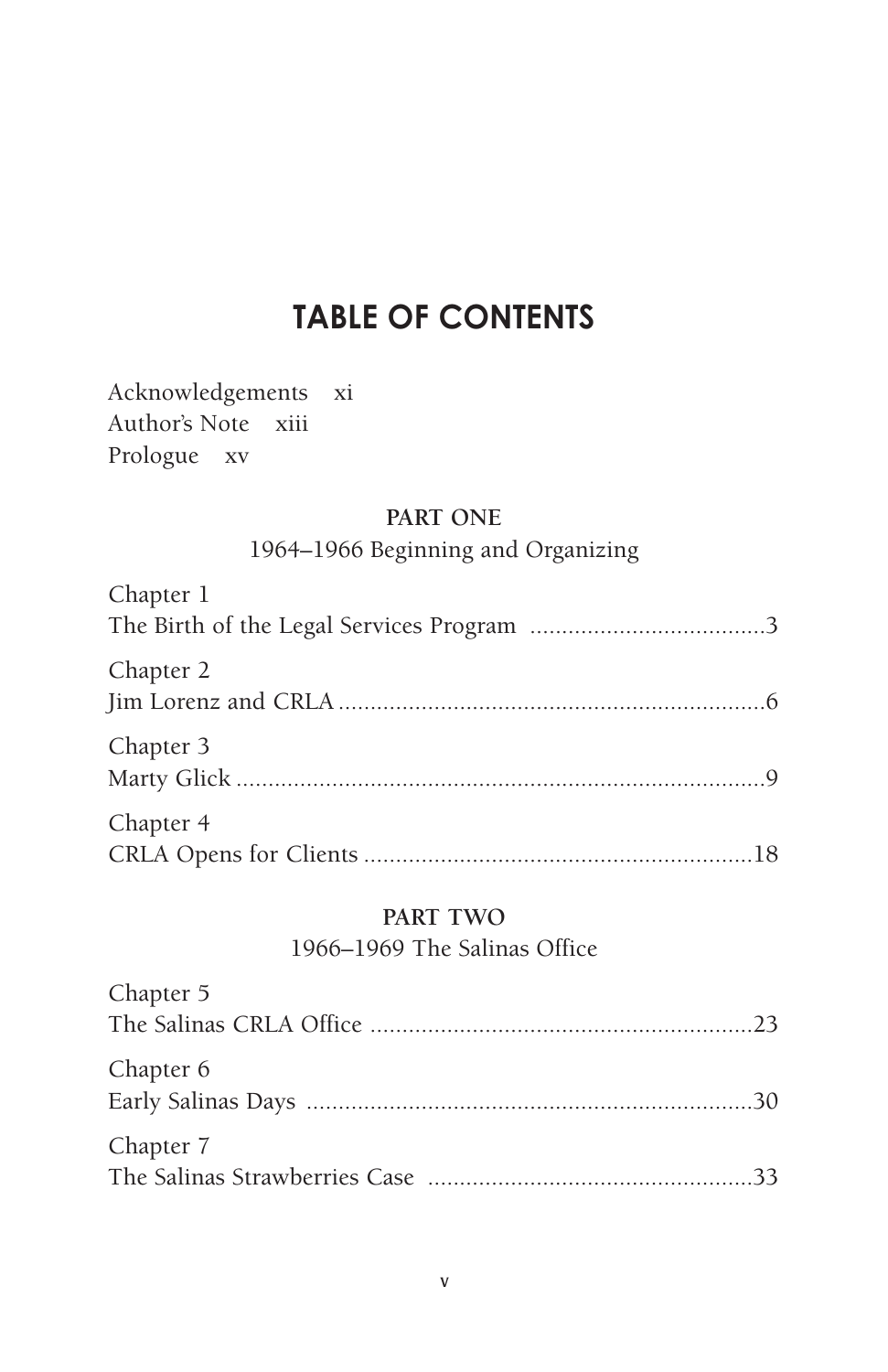| Chapter 8  |  |
|------------|--|
| Chapter 9  |  |
|            |  |
| Chapter 10 |  |
| Chapter 11 |  |
| Chapter 12 |  |

#### **PART THREE**

1969–1970 The *Diana* Case: Round One

| Chapter 13 |  |
|------------|--|
| Chapter 14 |  |
| Chapter 15 |  |
| Chapter 16 |  |
| Chapter 17 |  |
| Chapter 18 |  |
| Chapter 19 |  |
| Chapter 20 |  |
| Chapter 21 |  |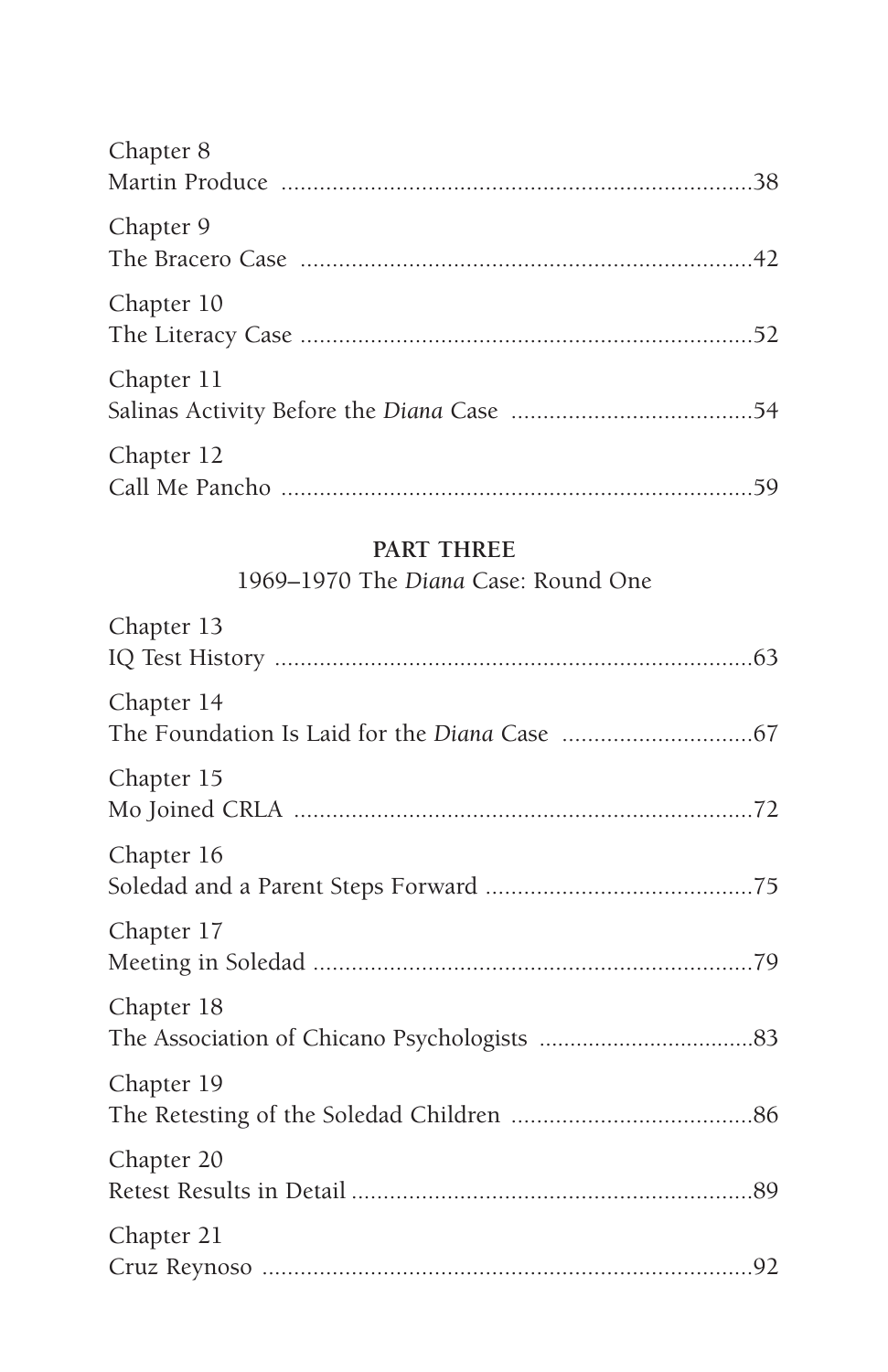| Chapter 22                                                             |
|------------------------------------------------------------------------|
| Chapter 23                                                             |
| Chapter 24                                                             |
| Chapter 25<br>The Plaintiffs and the Defendants Identified 111         |
| Chapter 26                                                             |
| Chapter 27                                                             |
| Chapter 28                                                             |
| Chapter 29<br>The Superintendent of Public Instruction 126             |
| Chapter 30                                                             |
| Chapter 31<br>Negotiations with the Soledad District and the State 134 |
| Chapter 32                                                             |
| Chapter 33                                                             |
| Chapter 34                                                             |
| Chapter 35                                                             |
| Chapter 36                                                             |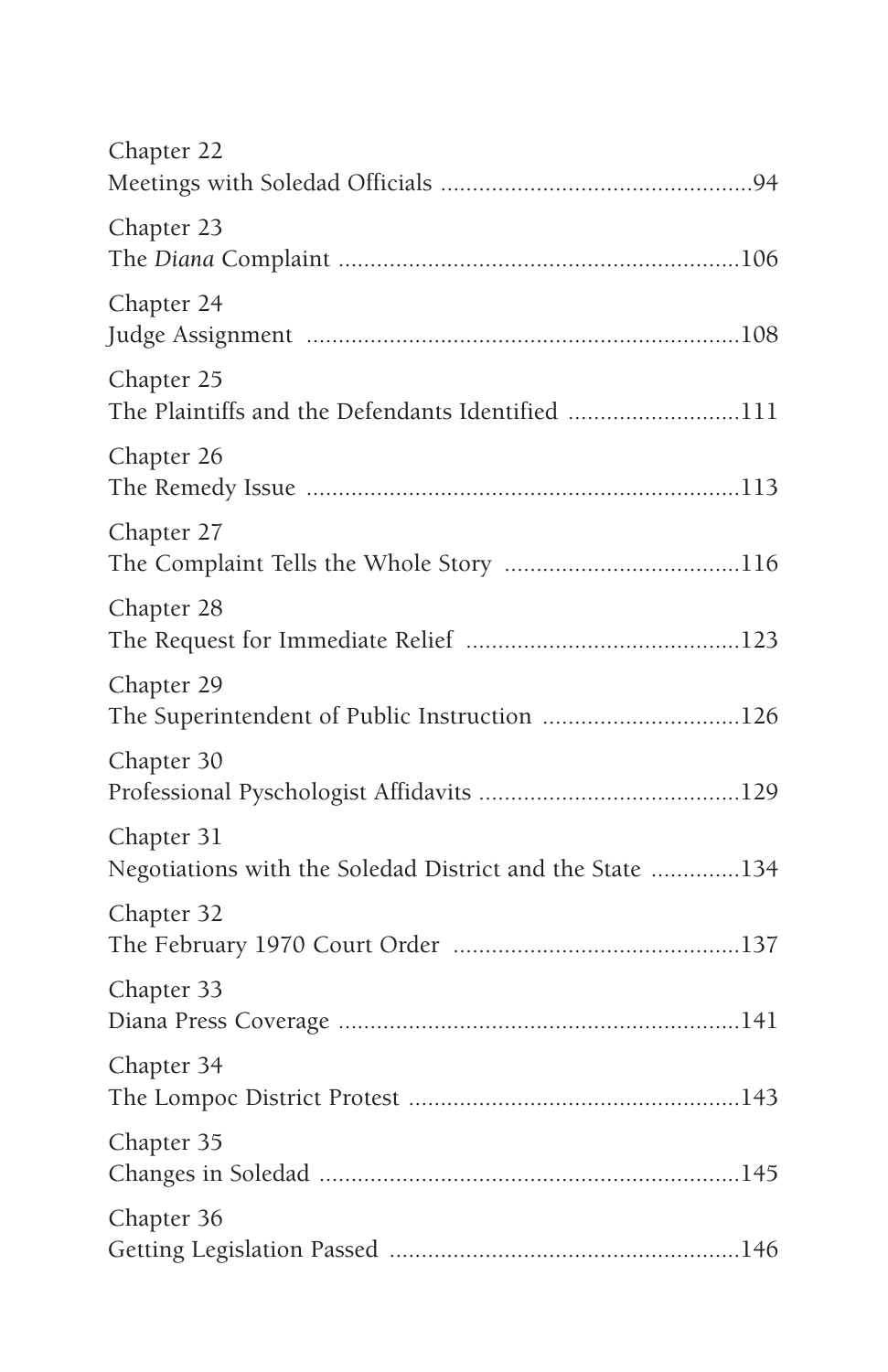#### **PART FOUR**

## 1971–1972 Governor Reagan Attacks CRLA

| Chapter 37                                     |  |
|------------------------------------------------|--|
|                                                |  |
| Chapter 38                                     |  |
|                                                |  |
| Chapter 39                                     |  |
|                                                |  |
| Chapter 40                                     |  |
| Larry P. Is Filed and an Injunction Issued 168 |  |

#### **PART FIVE**

1972–1979 *Diana* and *Larry P.* Fight to the Finish

| Chapter 41                                                 |
|------------------------------------------------------------|
| Chapter 42                                                 |
| Chapter 43                                                 |
| Chapter 44                                                 |
| Chapter 45<br>The State Tries to Evade the Court Order 184 |
| Chapter 46                                                 |
| Chapter 47                                                 |
| Chapter 48                                                 |
| Chapter 49                                                 |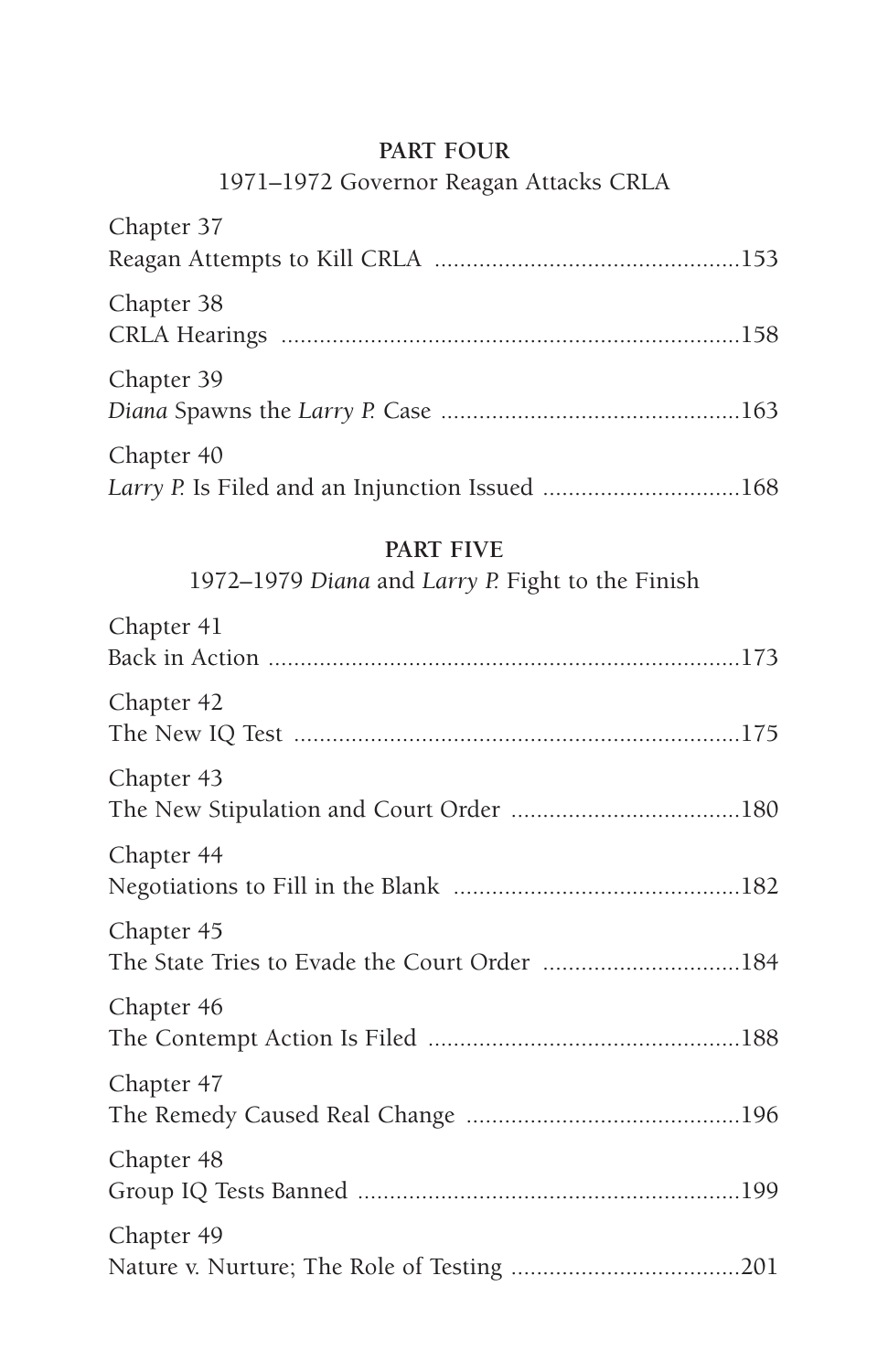| Chapter 50 |  |
|------------|--|
|            |  |

#### **PART SIX**

## 2018 and Beyond Today and Tomorrow

| Chapter 51                                      |  |
|-------------------------------------------------|--|
| Revisiting the Soledad Children Years Later 211 |  |
| Chapter 52                                      |  |
|                                                 |  |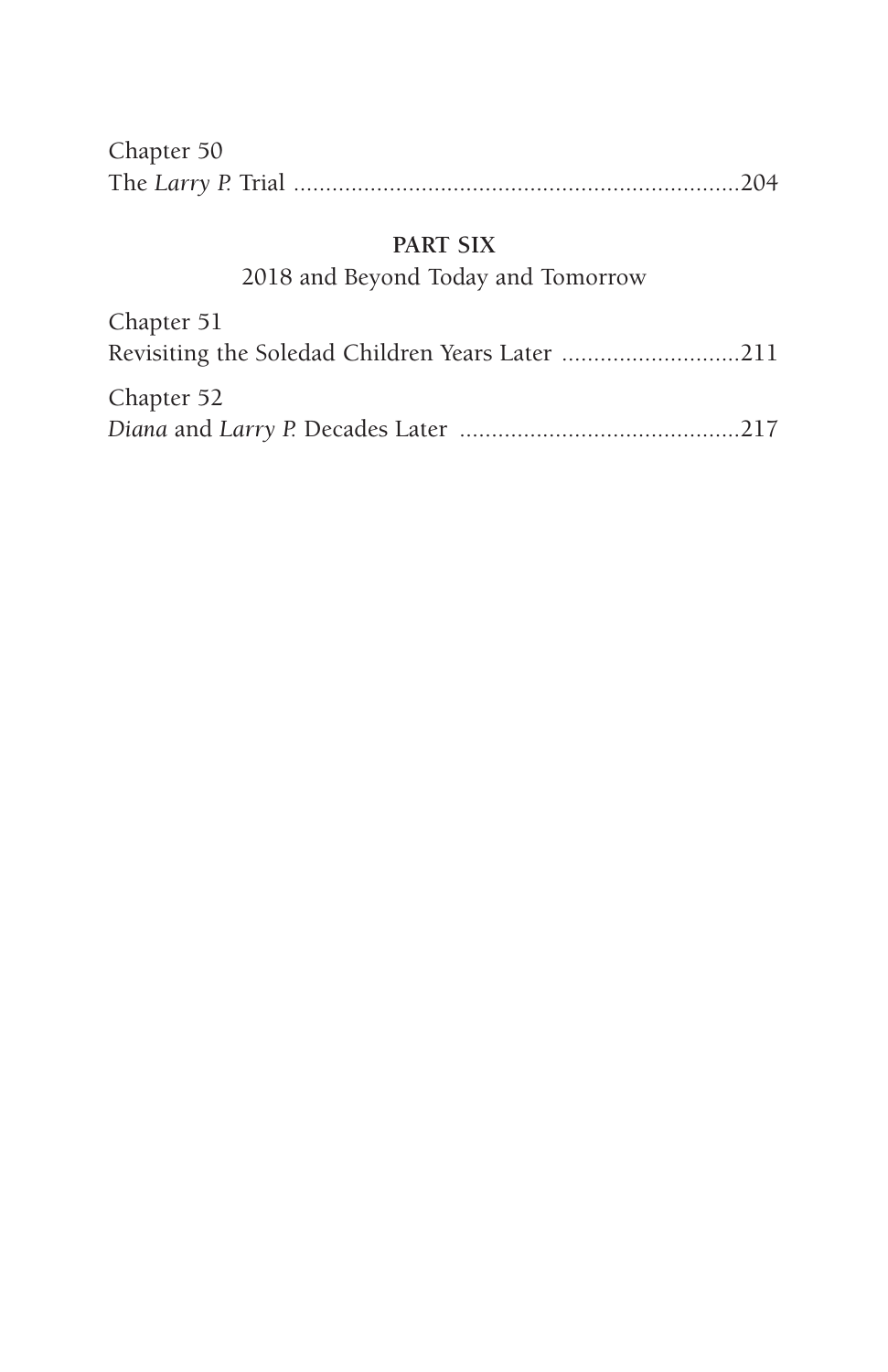# **ACKNOWLEDGEMENTS**

We wish to acknowledge California Rural Legal Assistance and their legal services program attorneys, community workers and staff who for over fifty years have devoted their time and energy, often for below market wages, to vital representation of low income individuals and persons of color who could not afford attorneys.

We especially thank Manny Dumalag and Terry Metasavage for their invaluable assistance in helping to process, edit, format and assemble the manuscript and Nicolas Kanellos at Arte Público Press who provided invaluable guidance and tough but critical editing. The Arte Público staff, Gabriela Baeza Ventura and Marina Tristán, patiently worked with us to make our book better and guide it to publication and promotion and we thank them. Kudos to our publicist—Marissa DeCuir, Angelle Barbazon and the staff of JKS Communications for their hard work in spreading the word about *The Soledad Children.* Bev Glick provided her keen eye in the editing process as did Joanie Chevalier. The kind words, encouragement and input from Luis Valdez, Judge Thelton Henderson and Maria Louisa Alaniz are most appreciated.

Many individuals gave of their time be interviewed so we want to acknowledge their important input and help. They include Uvaldo Palomares, Manual Reyes, Ramon Racio, Hector de la Rosa, Armando Menocal, Carlos Bowker, Jose Padilla, Bob Gnaizda, Gene Livingston, and Alejandro Matuk. Standing very tall in our memory are Federal Judge Robert F Peckham and former state senator and Congressman Clair Burgener of San Diego. We also are appreciative of the vintage photos provided by Bill Daniels.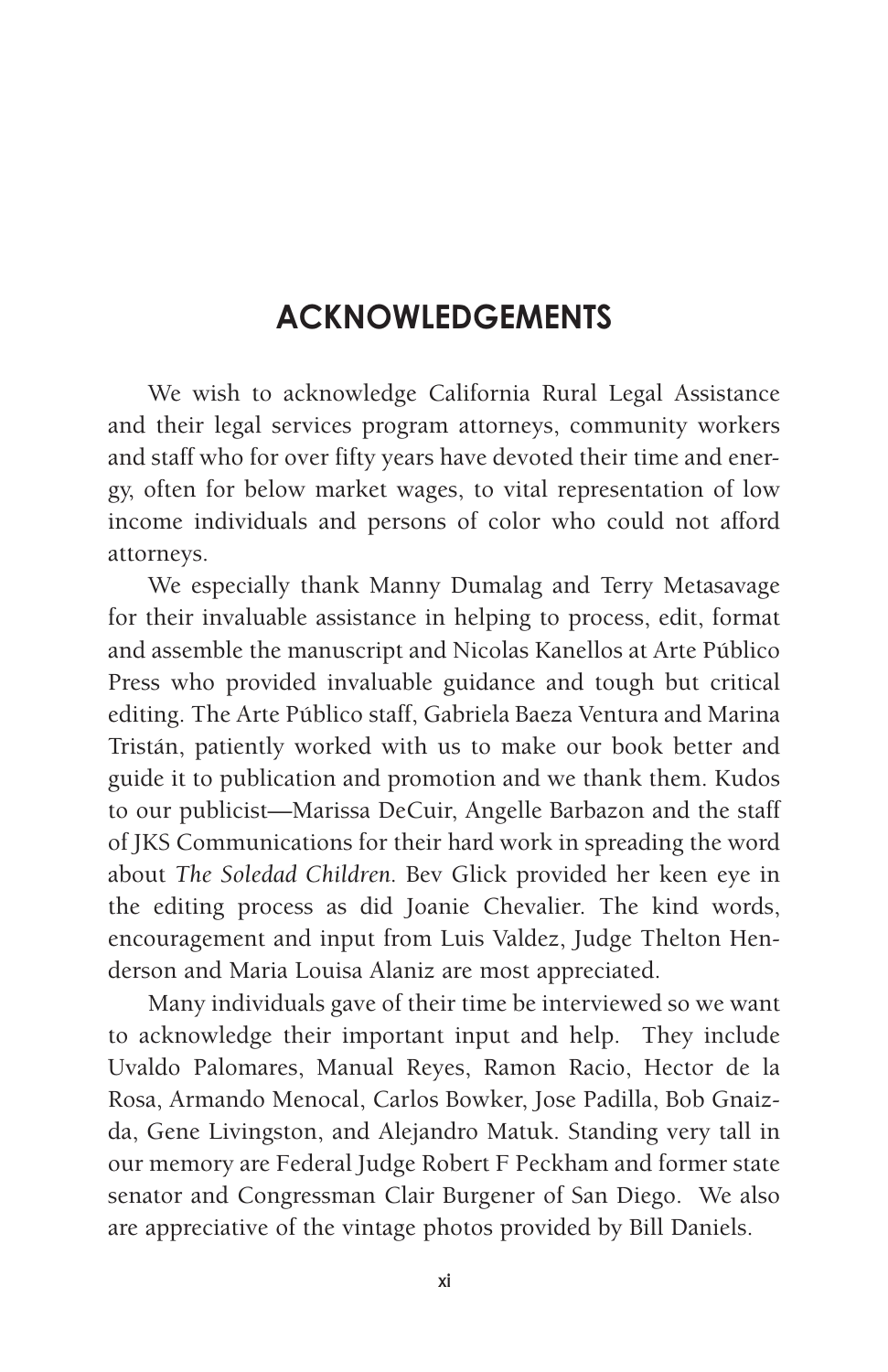Finally, we wish to thank and acknowledge our wives, Bev Glick and Olivia Jourdane and our own children, Alex G, Jonathan J, Jackie J and Jonathan G, for their support, patience and encouragement to tell the story, an endeavor that began in 2005 and continued in earnest from 2015-19.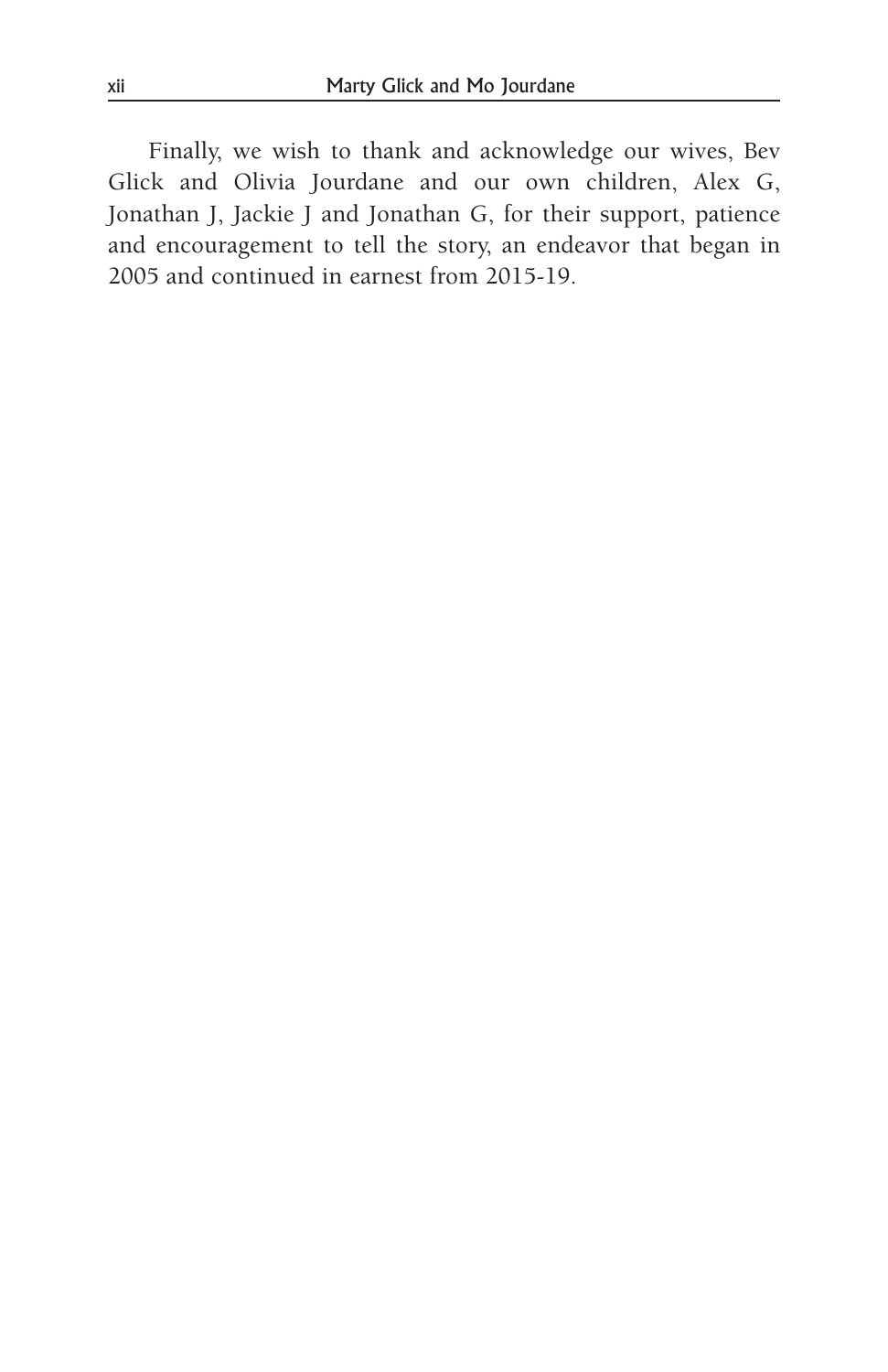# **AUTHOR'S NOTE**

We commenced writing and documenting the events portrayed and discussed in *The Soledad Children* in 2005 and it was, on and off in the years that followed, a labor of both diligence and love until we completed it in 2018. Fortunately, in retelling the important events described in our book, we had access to the entire court file for the *Diana and Larry P.* cases. We also had contemporaneous notes, summaries and files from the 1960s as well as newspaper accounts from the time that we had saved. CRLA back at the time published an in-house newsletter—*Noticiarios* four times a year, and those gave accounts of major cases. Of course we have our own recollections, some vivid, and we were fortunate to be able to interview several others who were involved in the events at the time. The words used in conversations from some five decades ago are as we recall them. While they may not be precise, they reflect our recollections of the tenor and substance. The events presented all occurred and did so in the order we present them. (Thanks also to search engines that are invaluable for establishing chronology and yielding such gems as old newspaper accounts and dates of relevant history.) We, very occasionally and deliberately, changed a name or ascribed a comment in a way to respect privacy. Otherwise, we diligently presented the facts to be as accurate as possible to the best of our ability.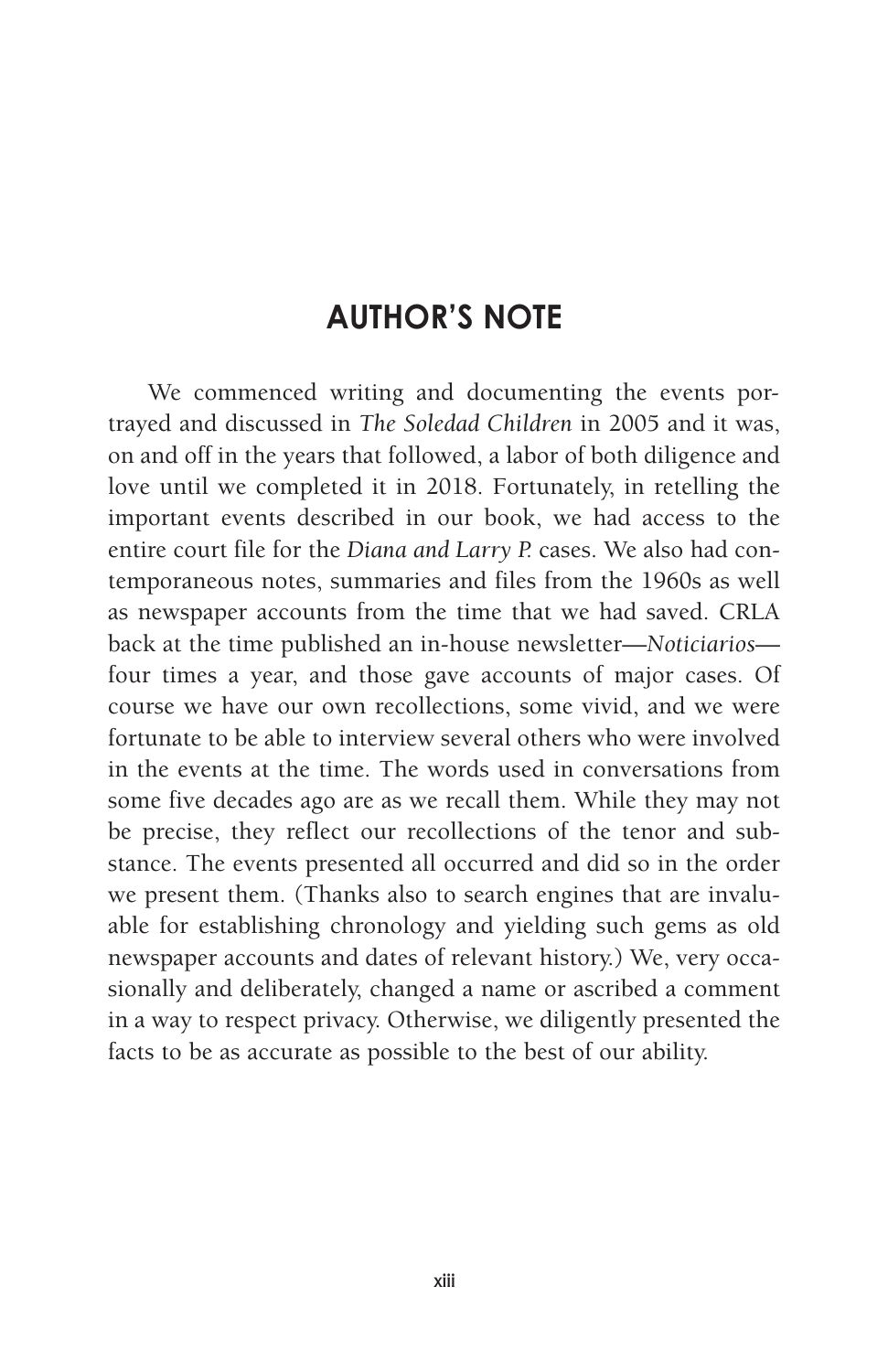# **PROLOGUE**

Arturo Velázquez, born and raised in a farm labor camp in the small, wind-blown town of Soledad, California, turned ten in the Fall of 1968. The labor camp was bleak; its decaying small houses had served during World War II as a prison camp for captured German soldiers shipped to Soledad from the European theatre to provide convict labor for the growers. The chain link fence that had contained the German POWs still surrounded the camp, except where it had worn through or been cut to make a shortcut.

Arturo was bright, gregarious and energetic. He watched the San Francisco 49ers play on the family's second-hand, RCA Victor twelve-inch television and learned the players' names. He loved listening to his father talk with pride about *El Tri* (the three colors of the flag), the Mexican national soccer team that had bested both Columbia and Spain at the 1968 summer Olympics. Arturo practiced his kicks into a makeshift goal in the camp. He had never been further from home than Salinas, thirty miles away to the north. He was raised speaking only Spanish. School for Arturo was as suppressive as the woven wire fence around his labor camp home.

Arturo's parents, Francisco and Viviente, both born in Veracruz, Mexico, had labored since they were children as farmworkers in the United States. The Velázquez family had traveled from field to field in Texas, Arizona and California; like hundreds of thousands of other migrants they weeded, thinned, irrigated and harvested for low wages the fruits and vegetables that are the basis of California's \$40 billion-a-year agricultural industry. It is an industry that produces, sells and ships two-thirds of the country's fruit and nuts and one-third of its vegetables.

In the early 1950s, Francisco and Viviente had applied for and obtained Green Cards and, in 1955, they settled in Soledad. Francisco could no longer handle the rigors of farm labor but had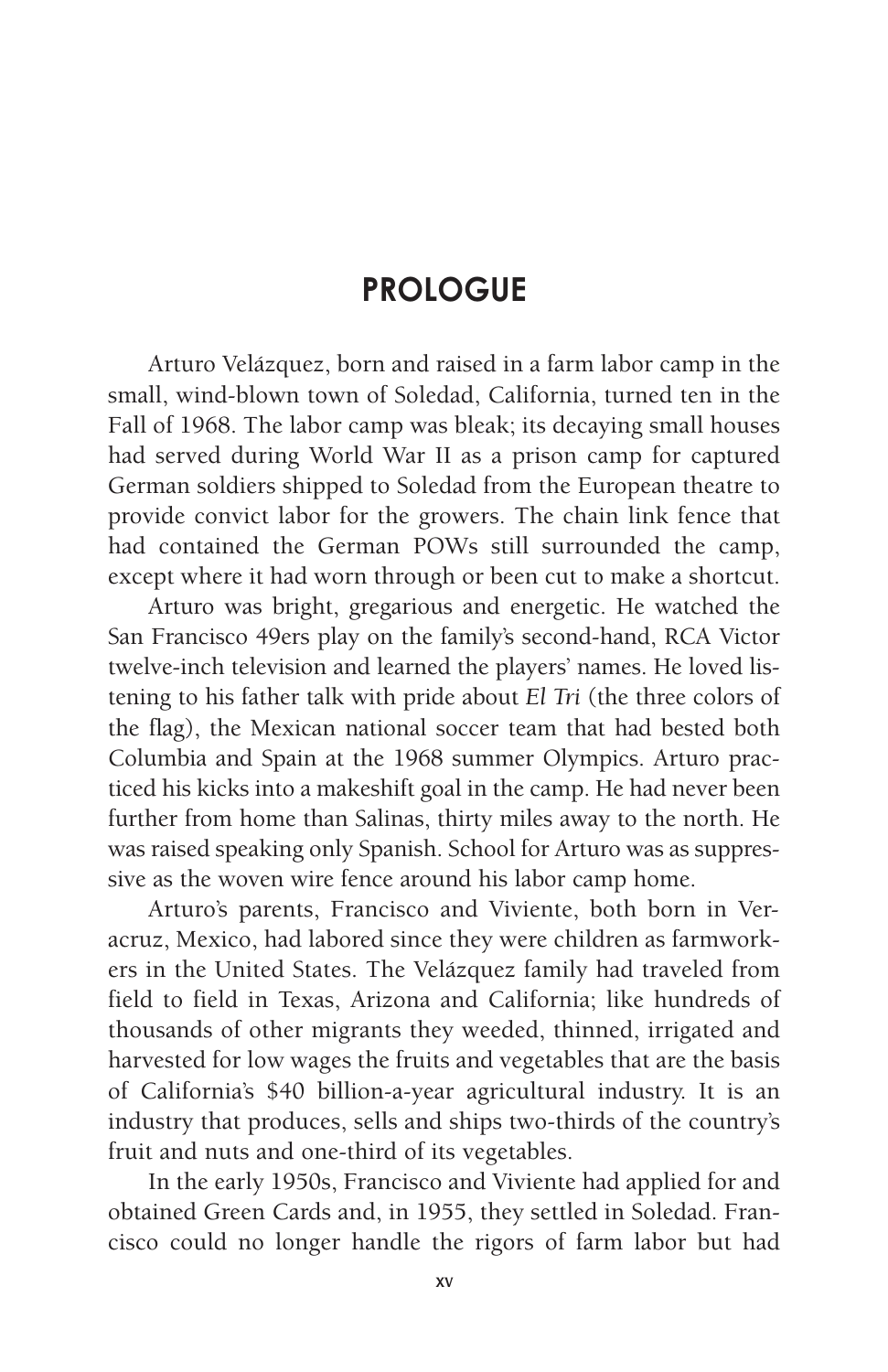found a job as a tractor mechanic. Viviente and the five older children in the family still spent hot days weeding and thinning in the summer and picking and boxing green lettuce and broccoli in the fields during the fall harvest. The Velázquez family spoke Spanish at home, on the job and in their labor camp community. They taught their children the only language they spoke.

Arturo was actually looking forward to starting school. When he entered the first grade, he neither spoke nor understood any English. His teachers at the elementary school in East Soledad spoke only English in their classes. As far as Arturo could tell, none of his teachers or their occasional class assistants spoke or comprehended Spanish, except for a few common words. Thus, Arturo understood little of his first two years of instruction, but began to pick up English from some of his classmates and from his books. Over the summer, when not working at chores and helping out in the fields, Arturo worked to learn more English from television programs and from his second-hand reading book. Sometimes he practiced in front of a mirror. Arturo knew he would do better in his third year. It had been difficult, and he knew he was well behind the Anglo kids.

Arturo had never learned grammar or spelling, not even in Spanish. Arturo liked arithmetic but was shy. Like most migrant farmworker children, he was assigned a seat in the very back of the classroom. He never raised his hand nor spoke up, even when he thought he knew the answer to a question. His teachers simply ignored him, as well the other children of Mexican-American farmworkers.

When Arturo arrived at the Soledad Main Street Elementary School on an early September morning for the third grade, he joined the other children streaming past the solitary tree in the front yard into the white stucco, one-story elementary schoolhouse. At that time, the Main Street School housed students from kindergarten through eighth grade. Arturo and his friends exchanged *holas*, and he went down the long hallway to his classroom. When he got there, a teacher taking attendance stopped him.

"Hello, Arthur. Please head down the hall to Room 7. We need to give you a little test before you go to school today."

"A test? Now?" Arturo said. "But we have no classes yet."

"It is only to see what you have learned. Don't worry," the teacher said as she turned to check off the name of the next child.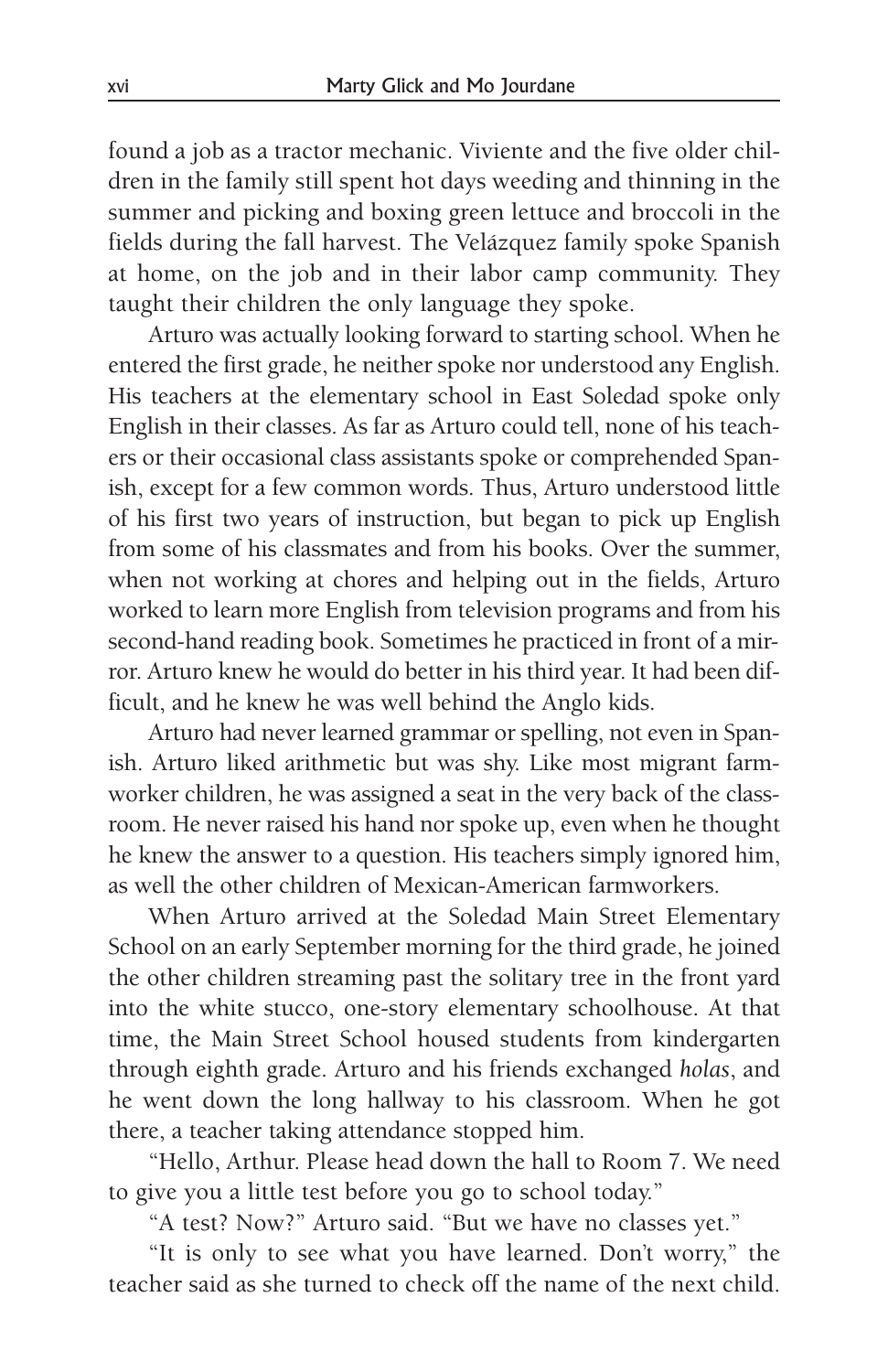Arturo found Room 7, a classroom with no other students. Sitting in front was an Anglo man with a white beard. The man was looking down at papers on his desk and had not yet noticed the small boy.

Arturo cleared his voice, "Hello, I am Arturo. They tell me to come here."

The school psychologist looked up and gestured at a seat in the second row. "Oh, yes. You must be Arthur Velázquez. I'll be with you in a minute. Sit here." The man continued making marks on some papers, ignoring Arturo for what seemed like a long time.

Arturo sat there, getting more nervous as time passed in silence.

Finally, the man came over and asked, "Arthur, you speak English?"

"My name is Arturo. I am learning English."

"Good to hear that, Arthur," said the man briskly. "We have a special test for you to take today. It will help you out. Do your best."

Then the stranger handed Arturo what turned out to be the Weschler IQ test, but did not explain what the test was or why it was being given to him. He gave Arturo two pencils and looked at his watch.

"Arthur, you must open this test and start when I say 'go,''' he said. "Do you understand? *Comprenday*?"

Arturo said, "Excuse me, *señor*. *Por favor*, do you speak Spanish . . . in case I need *ayuda*, some help with this?"

The man said, "Sorry, *no hablah espanyol*, and I am not allowed to help anyway." He looked down at the second hand on his watch and then said, "Go now." Then the man turned away.

Arturo opened the test paper and began answering. He had trouble reading many of the words and questions in the test. Many parts asked about things he did not understand, such as, "Who was Genghis Khan?" and "Why is it better to pay bills by check than cash," and "What color are rubies?"

The first half of the test was very hard. The second half was made up of numbers and puzzles and shapes. Arturo thought he did better on that.

Before Arturo could finish the last page, the man announced, "Time to stop."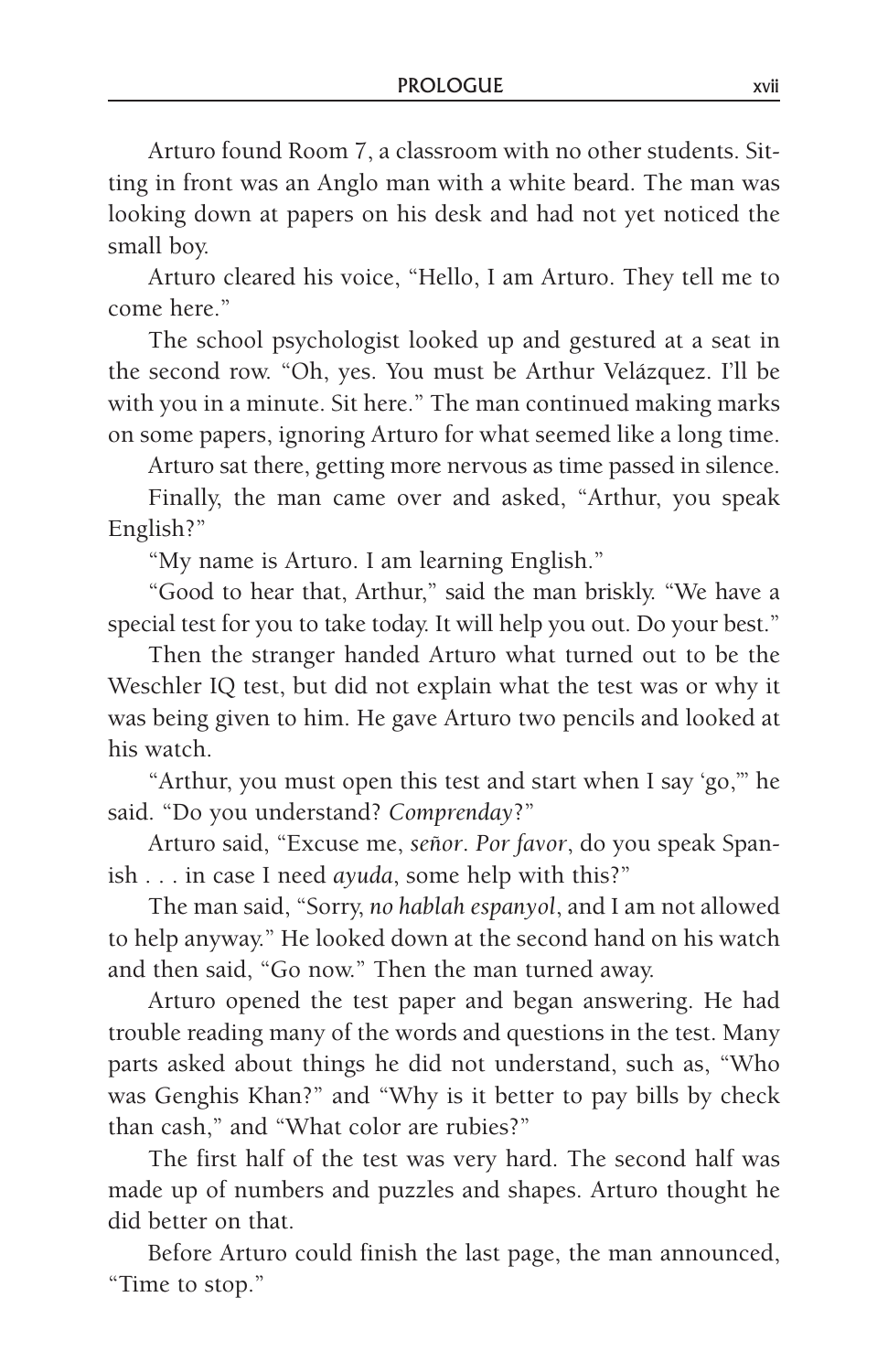Arturo was surprised. The man had not warned him that there was a time limit, and Arturo had no way to keep track of time anyway.

The man picked up the test paper. "You can go out to play and then go home for today. Come back here tomorrow, and we will tell you what classroom you should go to."

When Arturo came back the next day, he was told to go to Classroom 15. He knew that was not where most of the other third graders were sitting. When he got to the new classroom, there were about a dozen children, all Mexican except for one Anglo boy off in a corner. The teacher was nice. She handed out coloring books and pencils. Day after day, the class was coloring, cutting out pictures, doing a little bit of very easy addition and subtraction and recess.

With Arturo were Diana, María, Manuel, Rachel, Ramón, Armando, Margarita and Ernesto. They ranged in age from seven to thirteen but were in the same classroom together all day. Diana, who with her twin brother Armando was the youngest, spoke hardly any English. She was absent on many days because, she told Arturo, "*Hay que ayudar en casa cuidando a los* babies *mientras mamá y papá trabajan*." [I need to help at home to take care of the babies while my mother and father are working.] She asked Arturo to help her learn English, and he was glad to teach her as best he could.

Arturo asked María, "Why are we in this place instead of *real* school?"

María replied, "This is the room for kids they think are dummies. They never give us anything to do but baby stuff. I hate it."

A year later, Arturo was still in the same room. Other children on the playground both shunned and teased Diana, Arturo, María and the others, calling them "retard" and "*tonto*" and laughing at them.

Arturo, Diana and María didn't know it then but they were among the more than 13,000 Mexican-American children wrongfully placed in California's Educable Mentally Retarded (EMR) classes before 1979. And all of them had been relegated to these classes based on culturally biased IQ tests given in a language the children did not read or understand.(The term "retarded," now considered pejorative, has been dropped from use by professionals and others and replaced with terms such as "mentally impaired" or "intellectually disabled." But "retarded" and/or "EMR" were the terms used when the events in this book occured, they were part of the name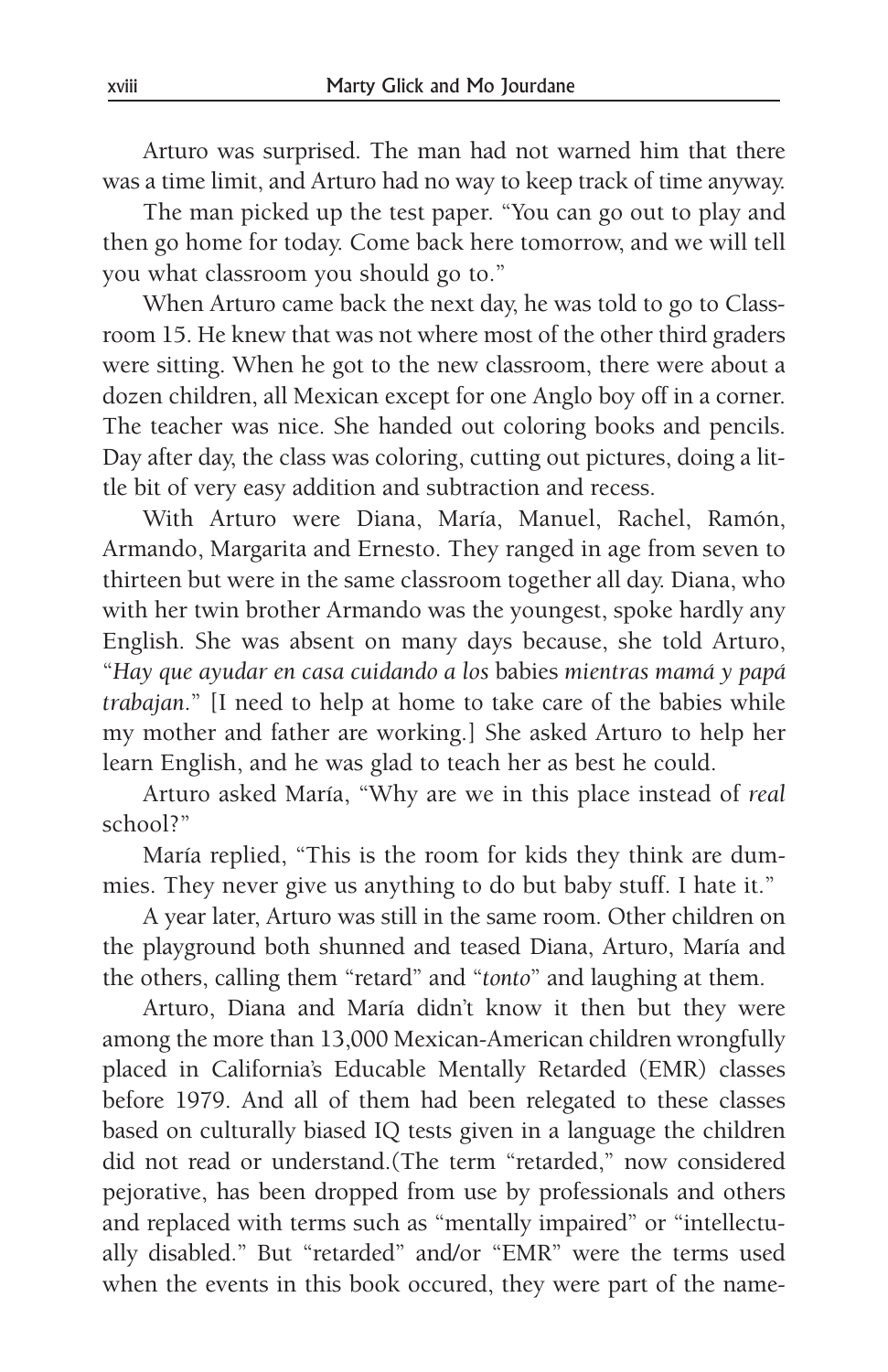calling the affected children were subjected to and thus they are used herein to present an accurate picture of the times.)

The children in the class had complained to their parents, but the parents did not know what they could do. María's mother had gone to the school and asked, with the little English she knew, why the children were not learning more with the little English she knew. The teacher had smiled indulgently and said, "Don't worry. They are in a 'special class.' It will be fine and it is better here for them." No teacher, psychologist or anyone else from the school ever visited the labor camp to see how the children fared in their home environment.

The idea of mounting a legal challenge was completely foreign to the Soledad labor camp parents. They had no understanding of the justice system, did not know any attorneys or have the ability to afford them. While a small minority of Mexican-American school psychologists in California had railed against the use of biased IQ tests, the California Department of Education had blithely ignored them.

In 1964, Lyndon Johnson launched the "Great Society" and the "War on Poverty" initiative, which established social services, and included the creation of the national Legal Services Program. One of the programs initiated with Legal Services Program funds was California Rural Legal Assistance (CRLA). In late 1966, CRLA opened offices across rural California to provide legal representation for farmworkers and other rural low-income individuals. At that time, this was a revolutionary development.

In mid-1969, CRLA attorneys Marty Glick and Mo Jourdane became counsel for Diana, Arturo, María, and the other Soledad children. Eventually they came to represent the 13,000 children across California improperly labeled mentally retarded in a class action lawsuit, as well as at least 100,000 other such children who were on the threshold of a similar fate. Working with dedicated members of the Association of Chicano Psychologists, they filed a class action case known as *Diana v. State Board of Education* to challenge the use of English-only and culturally biased IQ tests to justify the placement and retention of the Mexican-American children in classes for the mentally retarded. The battle raged for a decade. This is the story of CRLA's and its early work in reversing the course of events for the Soledad Children.

—*Marty Glick and Mo Jourdane*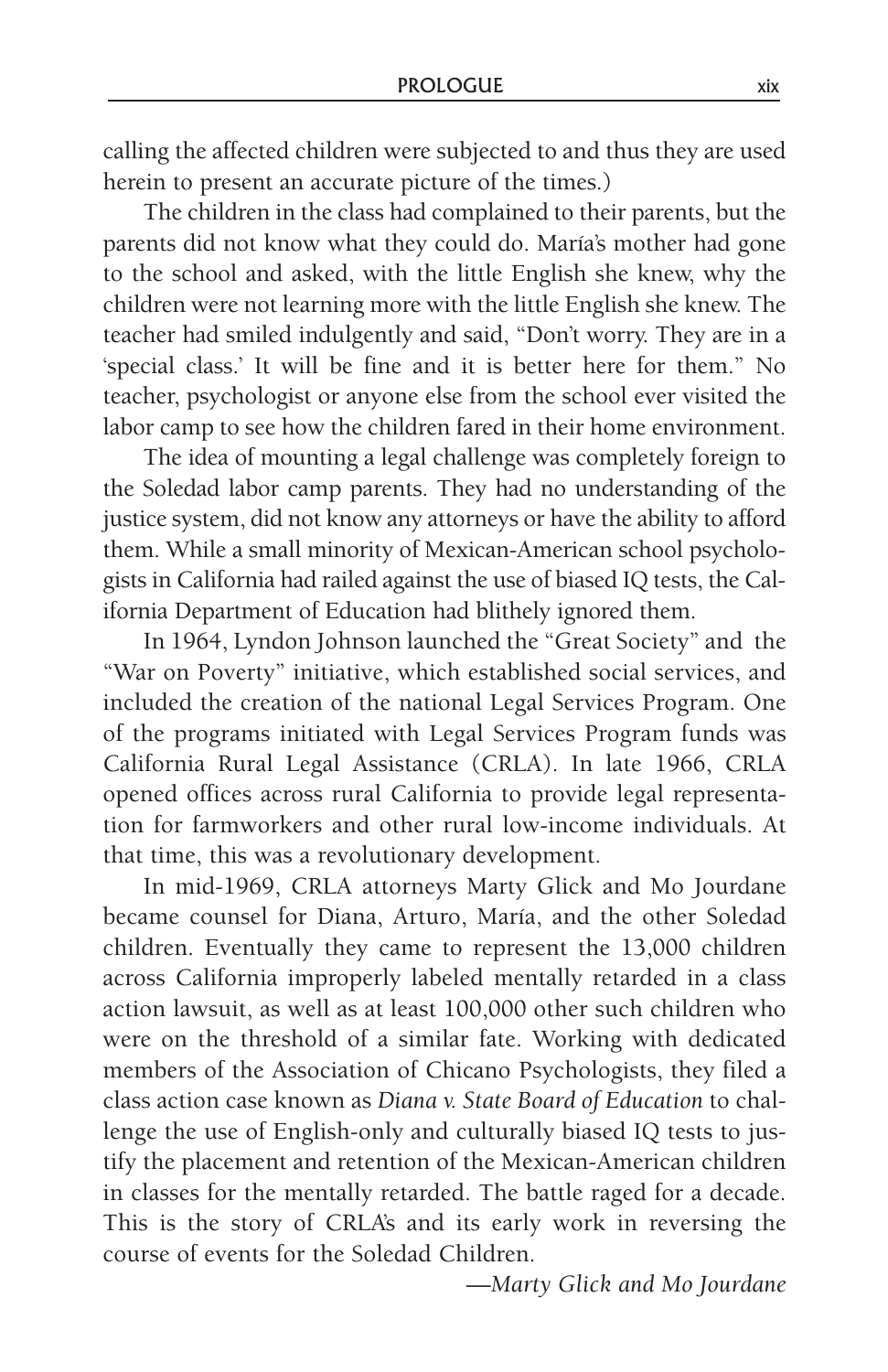# PART ONE **1964–1966 BEGINNING AND ORGANIZING**

 $\mathcal{A}$ i  $\mathcal{A}$ i  $\mathcal{A}$ i  $\mathcal{A}$ i  $\mathcal{A}$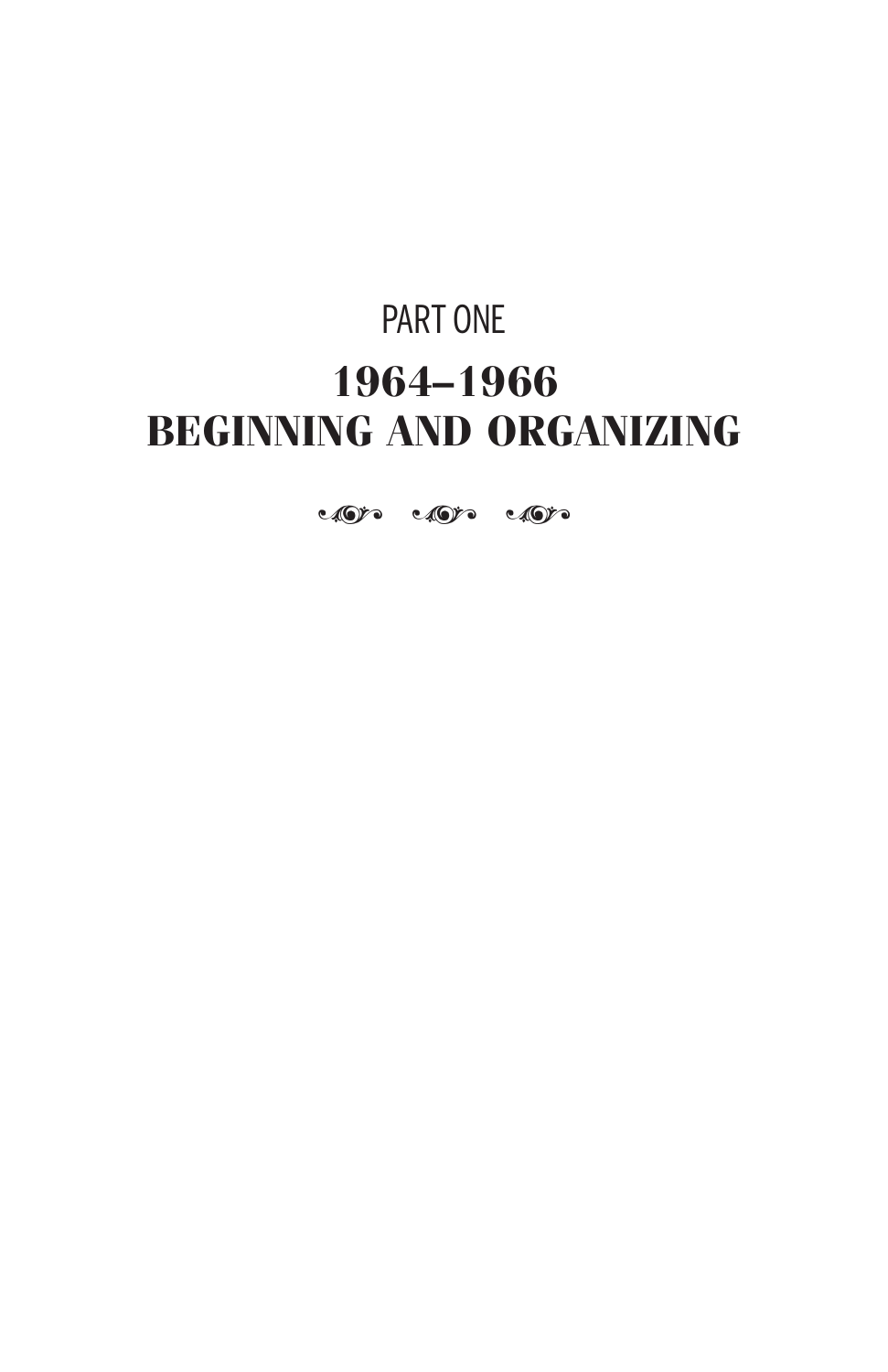# Chapter 1 **THE BIRTH OF THE LEGAL SERVICES PROGRAM**

In the face of massive resistance from his southern colleagues, Lyndon Johnson successfully piloted into law the Civil Rights Act of 1964 and the Voting Rights Act of 1965. These were just the beginning as he turned next to his "Great Society" and ambitious "War on Poverty." Four different acts of Congress made up the foundation of Johnson's "War": The Social Security Act of 1965 (which established Medicare and Medicaid), the Food Stamp Act of 1964, The Elementary and Secondary Education Act and the Economic Opportunity Act of 1964.

The Office of Economic Opportunity (OEO) was the agency established to implement the Act of 1964. Former Peace Corps director Sargent Shriver was appointed on October 16, 1964 to be the first director of the OEO, which provided low-income individuals and families "opportunity" through access to better schooling, job training, decent housing and health and human services. The agency had the goal of helping poor people achieve "economic" self-sufficiency. Pioneer programs created by the OEO included Head Start, Job Corps, Upward Bound, Community Action and Vista.

The first two Presidents of the OEO, Clint Bamberger and Earl Johnson, Jr., recognized that a significant obstacle was the inability of recipients to enforce their right to the benefits offered by the new programs. There were no trained legal advocates to reform unfair and repressive policies and practices preventing equal opportunity for low-income clients.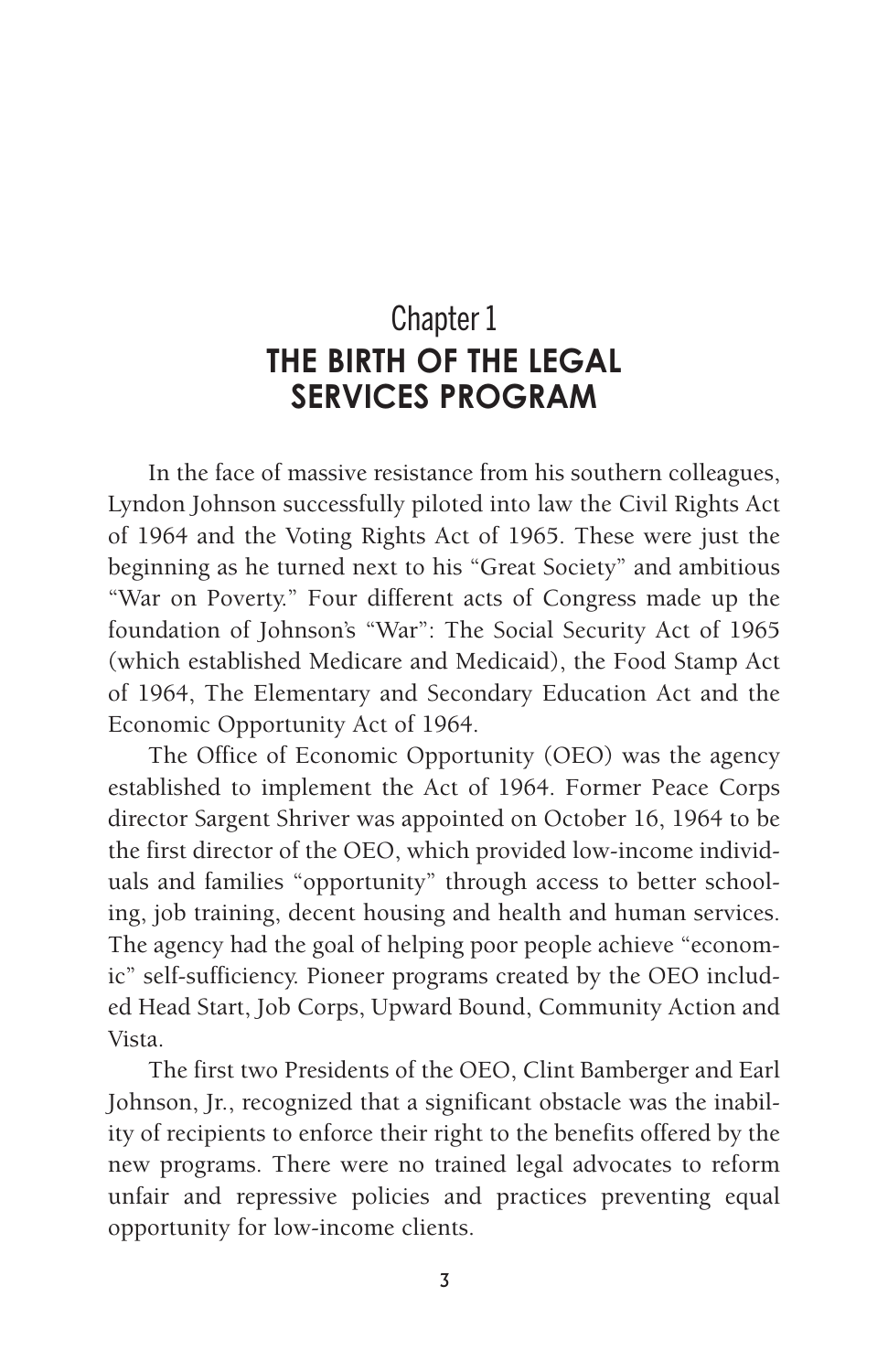In an influential article published in the *Yale Law Journal* in 1964, "The War on Poverty: A Civilian Perspective," authors Edgar and Jean Kahn made the case for the establishment of a nationwide network of independent, full-time civil lawyers. Traditional legal aid, usually managed by county bar associations, provided limited assistance to indigents, and individual private attorneys, especially in rural areas, lacked the resources to mount sustained and expensive litigation aimed at major issues or local businesses. As an example of the limited resources available, annual funds appropriated or otherwise raised in the mid-1960s for volunteer Los Angeles legal aid lawyers to serve that entire county totaled only \$120,000.

To address this deficit, in 1966, the OEO Legal Services Program (LSP) was created to establish local offices across the nation staffed by attorneys whose practice would be devoted to representation of qualified low-income individuals. In a sense, these offices were to provide on the civil side the same sort of representation that public defenders provided to indigents accused of criminal misconduct. A critical advocate for the program's creation was the president of the American Bar Association (who would later become a United States Supreme Court justice), Lewis Powell. Powell, Sargent Shriver and other leaders insisted that the LSP be independent of local governments, state and local bar associations and local community action programs.

At the outset, LSP established client eligibility standards that placed ceilings on income earned and assets owned to qualify for free legal services to ensure that grantees would not compete with local bar members. The programs could not undertake cases seeking money damages nor could they take on fee-generating cases, such as contingency cases, unless they were able to show that the private bar had refused, after at least three referrals, to take on particular cases that could result in damages or fee awards.

In 1966, the OEO invited applications from organizations and groups interested in forming local law offices to carry out the mandates of the program. Between 1966 and 1971, 157 legal assistance programs were funded in 49 states with an appropriation that was initially \$25 million and went up to \$72 million by 1972.